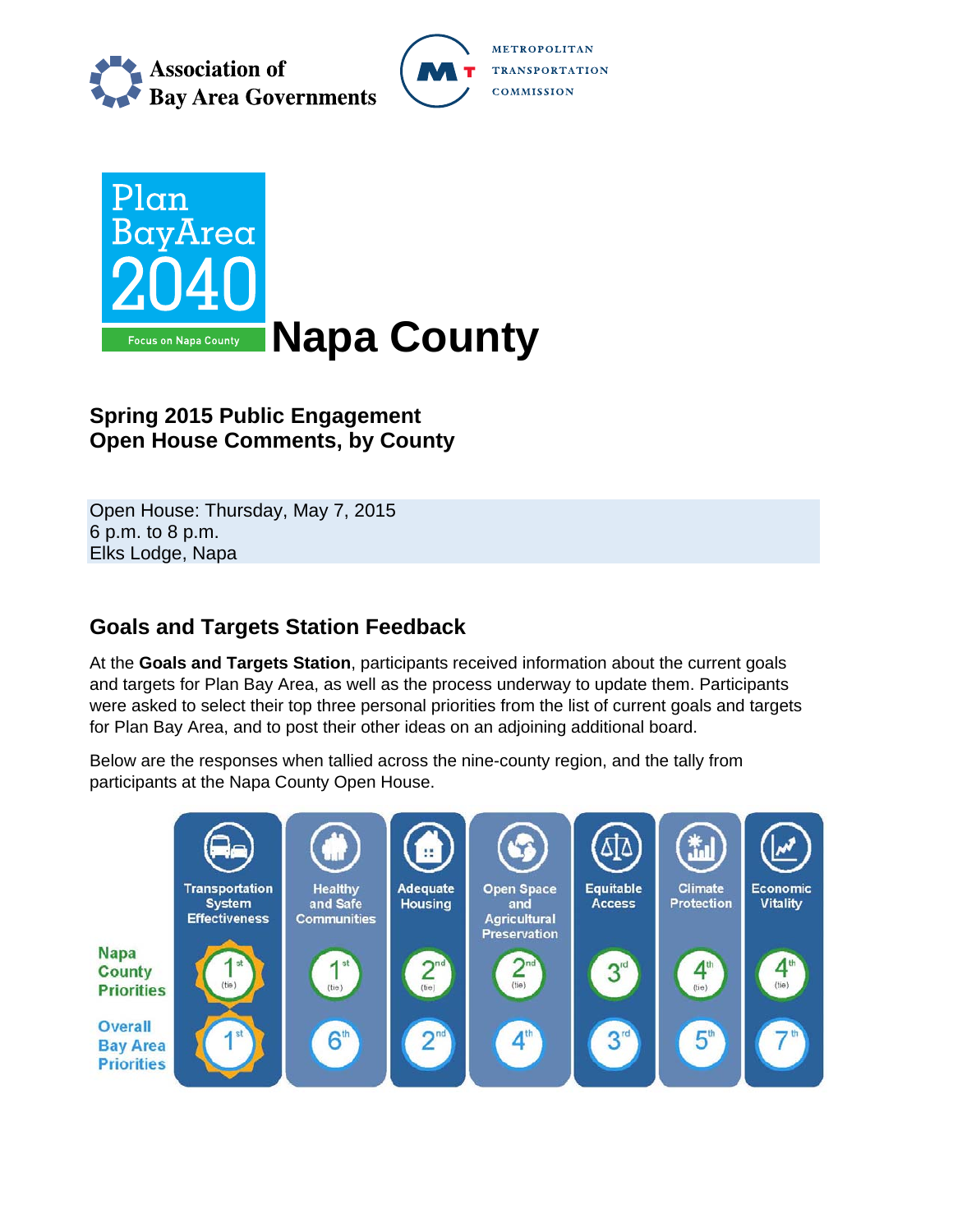Question**: Is anything missing from these goals?** *Below are responses from the Napa County Open House.* 

Preserve hillsides in Napa Valley

Look at impacts on natural resources and agriculture from scenarios

Question**: What are the biggest challenges facing your community? The Bay Area?**  *Below are responses from the Napa County Open House*.

Affordable housing

Workforce housing

Farm labor housing

Sports fields for kids to use for soccer/football/games

Question**: What are your ideas for solving these challenges?** *Below are responses from the Napa County Open House.* 

More walkable neighborhoods that are affordable

Bicycle safety — widen shoulders on Highway 29 and on the Silverado Trail

#### **Transportation Station Feedback**

How should we support the mobility needs of Bay Area residents now and over the next quartercentury? The Transportation Station included displays about currently planned local and regional transportation projects (highways, public transit, bicycle/pedestrian, local road improvements, etc.). On an accompanying board, participants were asked to post ideas for new projects, then to share their biggest transportation challenges and offer solutions for improving their trips.

Question**: What projects are missing? What would make it easier for you to get where you need to go?** *Below are responses from the Napa County Open House.*

| More frequent transit                                                               |
|-------------------------------------------------------------------------------------|
| More protected bikeways                                                             |
| Turnabouts = roundabouts                                                            |
| We need an interchange at Highway 29/Highway 12 intersection for the long-term plan |

Question**: What are the biggest transportation challenges in your town? In the Bay Area? What would make it better?** *Below are responses from the Napa County Open House.* 

Four- to six-lane flyover American Canyon SR 29

20+ transit agencies are not coordinated. There should be one overseeing transit agency.

Need to implement the Campos amendment for transit operations.

MTC should give NCTPA \$1 Billion in OBAG 2 \$\$